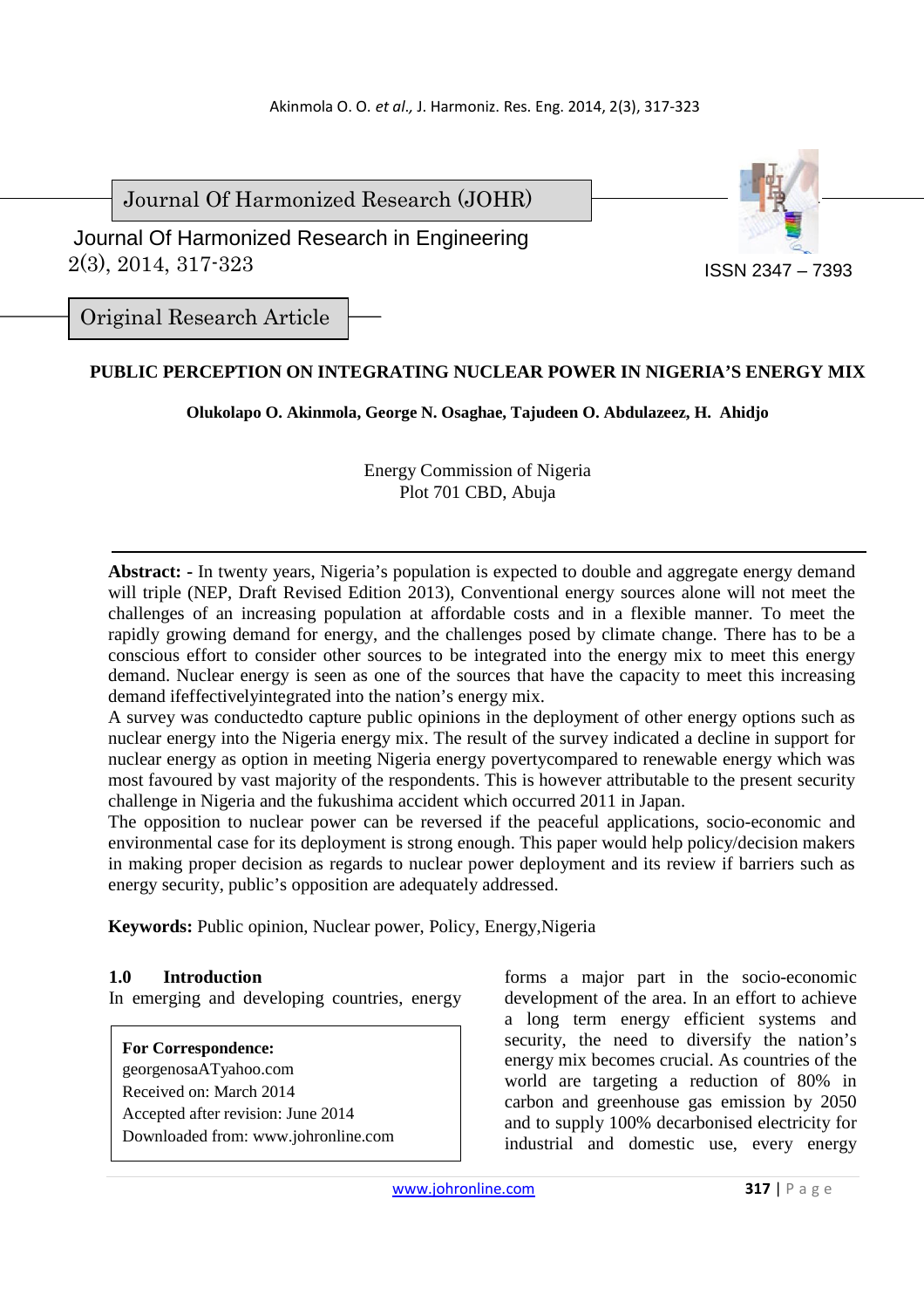options is being considered (Adisa, A. O).Government of several countries have developed a strategy to make available clean and safer energy supply across the globe while delivering a secured energy supply at regulated prices (ANSTO, 2009).

In Nigeria, electricity plays a crucial role in the socio-economic and industrial development of the country as this is utilised for domestic and industrial purposes by individuals. Intermittent power supply has hampered the growth of the country in terms of development which has made several manufacturing industry in the country to run their daily activities through the use of generators. Based on the status of current electricity generation in the country, the demand capacity could surpass supply as population increases before 2020.

# **1.1 Background**

According to World Bank report on electricity production in Nigeria in 2009, it was revealed that about 22.9% of electricity generated in Nigeria is gotten from hydroelectric sources(http://www.tradingeconomics.com).

With new hydro power plants being built across the country, it is expected that there would be an increment in the percentage of power being generated and added to the grid.

The power being generated in Nigeria is very low to meet the need of the growing population as the country's power sector is dependent on fossil fuel, hydro and gas. To meet the demand of the country's energy system, the need to add new energy system which includes renewable energy sources, clean coal technology, nuclear and tidal wave into the energy grid becomes imperative.

For Nigeria to meet its long term energy needs for domestic and industrial application, the nation's attitude to electricity generation needs to change. The perception of the public in relation to demand and supply in terms of acceptance of the building of a new power station coupled with the health related issues associated with it become imperative. In terms of the world's electricity being generated,

Nuclear power accounts for 13.5%(Yueh-Hua, L et al 2013). Several countries of the world have incorporated nuclear power and renewable energy sources into their energy mix due to the technology being tested and verified for years.

The perception of the public to nuclear energy varies for different individuals which is dependent on education, values and information. For individuals' decision making process in the use of nuclear energy to generate electricity the social, economic and environmental consideration are viewed. The general acceptance of nuclear energy is low despite the peaceful application of nuclear technology in agriculture, medicine and others.In terms of energy saving and friendliness to the environment, nuclear power is a good source for electricity generation as compared to other sources.

In 2005, the World Summit noted that sustainability is dependent on three important elements which are environmental, social and economic(Spring, 2011). According to the UK government, building new nuclear power station would be beneficial in providing security of supply and in the reduction of carbon emission.

The controversy surrounding the intent to stop or decrease the development of nuclear power in many countries is largely caused by the Fukushima Daiichi nuclear power plant incident that occurred in Japan as a result of the tsunami and earthquake. In a bid to reduce the dependence on nuclear power, the Japanese and Germany government have set aside some modalities in implementing new policies that would transform their nation's energy and reduce the use of nuclear power( Antony, F.etal 2012). A key driver to implementing a new energy policy in the country is public's opinion which is dependent on support for or against it.

This paper documents and reports the finding of public perception in relation to integrating nuclear power into Nigeria's energy mix. The aim of this paper is to verify the extent to which people oppose or support the integration of nuclear power into the nation's energy mix,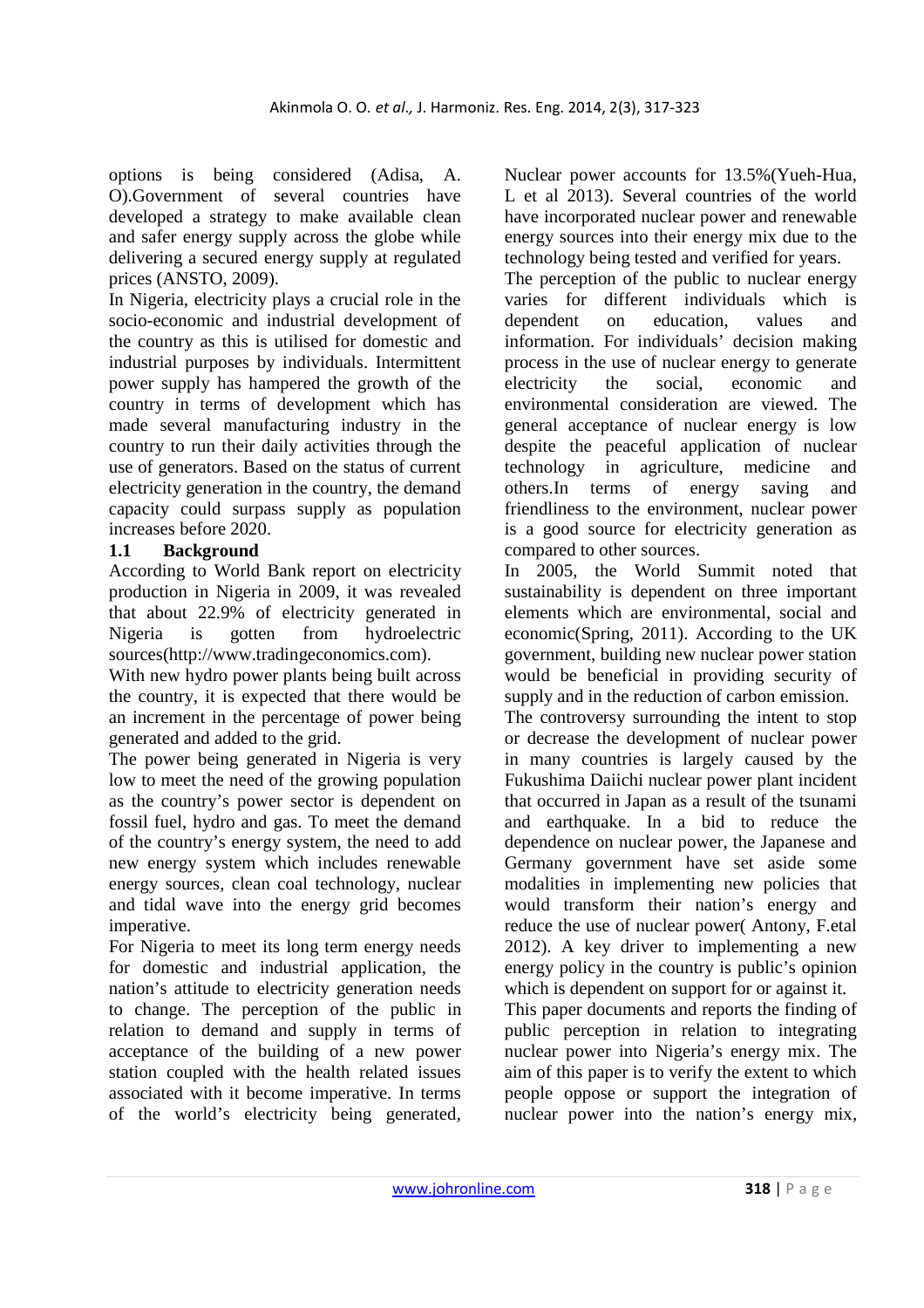while investigating the reasons surrounding these attitudes, and to establish how public attitudes relate to these factors.

# **Objectives**

To develop a decision framework for assessing the sustainability of nuclear power and the formulation of policy for the establishment of nuclear power as an important energy mix in the nation's electricity reform.

- To enable sustainability comparisons of nuclear power relative to fossil fuels and renewables.
- To engage and communicate with relevant decision makers and stakeholders

### **2.0 Methodology**

With the challenging energy situation in the country, it becomes imperative to diversify the energy mix of the nation by integrating nuclear power to make the economy stable and viable for development. The Fukushima nuclear accident that occurred in 2011 has made the entire populace to question the integrity and safety of using nuclear energy to generate electricity.In line with this, a survey that looks at public perception with the risk and benefits of integrating nuclear power into the Nigeria's energy mix was sampled and administered to 900 respondents. These respondents were subdivided into 6 representatives from the FCT, Abuja environs with various team leaders.

Several methods can be used to sample the opinion of the public such as e-survey, telephone, and one-on-one questionnaire approach. The one-on-one questionnaire method was adopted because its gives a true perception of the public as their behavioural pattern and technical know-how of individuals are seen.

Hence a survey of public perception on integrating Nuclear Power in Nigeria's Energy Mix was conducted using the one on one questionnaire approach method. The questionnaire is made up of two sections; the first section addressed energy and its related issues while the second section contained questions requesting the personal details of the

respondents such as gender, age and educational background.The methodology explores people's answers with reference to varying questions where respondents are required to choose from a list of statements to answer open-ended questions, or asked to select answers to probing questions with "yes" or "no", "agree" or "disagree"…statements.

Indepth interview of correspondents was conducted with a focus on their understanding of nuclear energy. Issues relating to cost, climate change, maintenance, benefit, and construction of nuclear power plant were addressed.

### **2.1 Coverage Area**

In a bid to get the view of public's perception on nuclear power, the survey area was structured to cover Asokoro/Maitama, Lugbe, kubwa, Nyanya/Karu, Wuse/Garki, and Gwarinpa/Jabi all in the Federal Capital Territory, Nigeria. One Hundred and Fifty (150) questionnaires were administered in each of these six locations, making a total of Nine Hundred (900)(ECN,2013). The respondents were randomly selected from individuals cutting across different walks of life.

# **2.2 Questionnaire**

Seven main sections were viewed in the questionnaire. The first section access the support for the various energy options in solving Nigeria's energy problem while the second section views the support for any of the power plants being built in their village. The third section looks at ways of improving and meeting Nigeria's electricity demand in 25 years using any of the available energy options through its start, reduce or expand form.Opinion about the risk and benefits of nuclear energy was accessed in the fourth section. Section five looks at the attitude of the public towards the construction of a nuclear power plant in Nigeria in terms of support or opposition. General views on nuclear energy and power plant was looked at in section six were standardized questions were examined. The final section examines the view on environmental impact of various power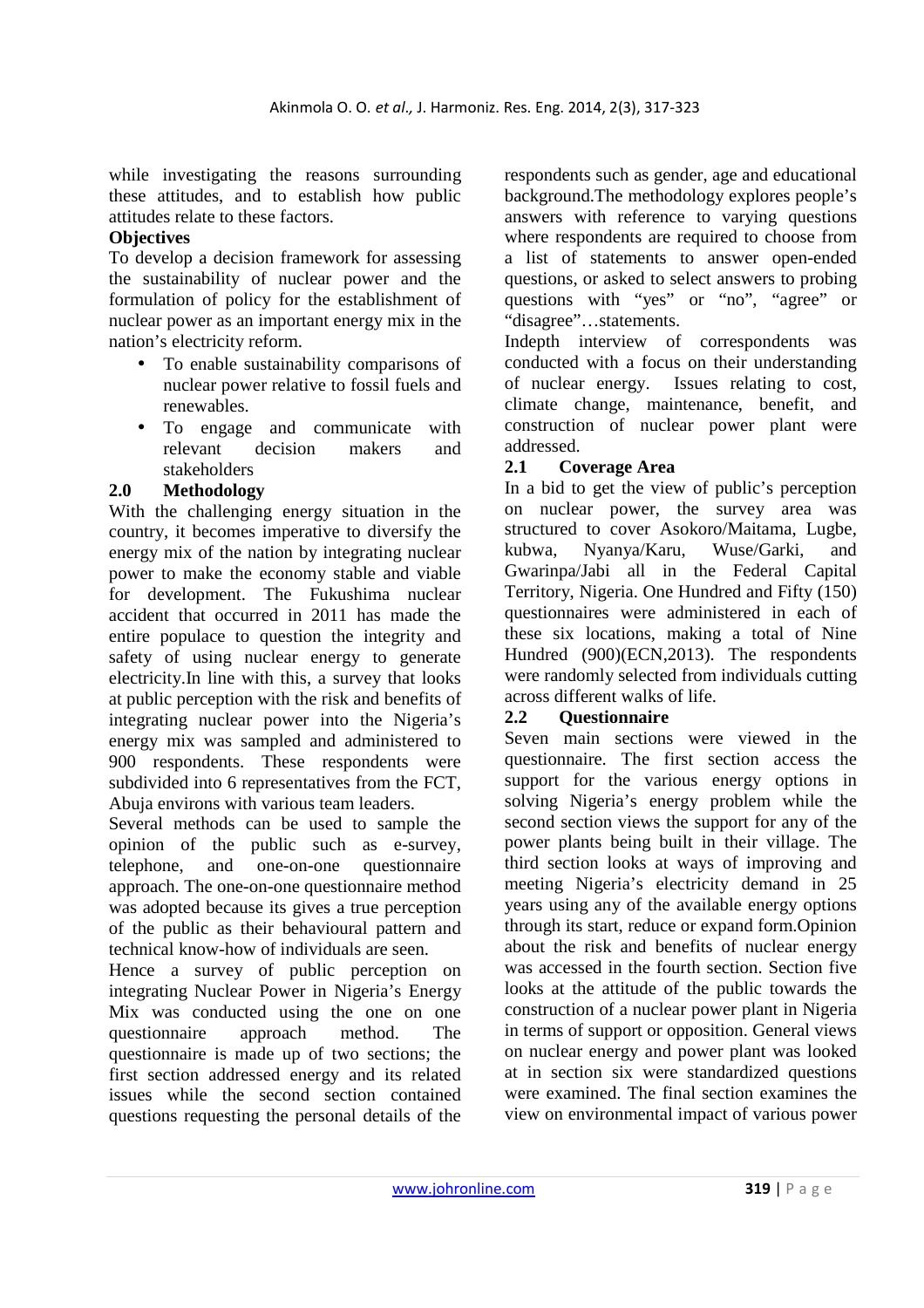plants. The findings after the conduct of the survey are reported in the results and discussion section.

#### **3.0 Results and Discussion**

Based on the questions being asked in the questionnaire, the findings are reported as follows;

*Question 1: How would you assess your support for each of the following sources of energy as one of the ways in solving Nigeria's energy problem? Please tick only one option for each source of energy* 



*Figure 3.1: Opinion of respondents on energy options* 

#### **Discussion**

Based on the above figure, it was gathered that a large percentage of the public where in support of increasing the use of the renewable energy as compared to fossil fuel. Nuclear energy received the highest opposition based on the threat it poses in meeting the nation's energy crisis as determined by the public. Some factors that led to this include the wrong perception people have about nuclear energy in terms of safety. In terms of health and environmental issue 40.9% of the people are of the opinion that nuclear energy wouldn't solve Nigeria's energy problem in terms of demand and supply.

*Question 2: How would you feel if any of the following power plants were to be built in your village?*





From fig 3.2, it was gathered that a total number of 503 out of the 852 valid responses, representing about 58.4 of the respondents opposed siting a nuclear power plant in their village, while 9.5% had no opinion. Some respondent felt that if a nuclear power plant was sited in their villages, the land in such areas would become unfit for habitation and cultivation of farm products if nuclear waste were not properly disposed. Hence the siting of nuclear power plant was kicked against. The belief of people was instrumental in the selection of answers in terms of the risk involved in siting the power plant in their villages.

*Question 3: In your opinion, how should Nigeria meet its electricity demand in the next 25 years? For each power source indicate whether Nigeria should start, expand or reduce its use* 



*Figure 3.3: Meeting Nigeria's electricity demand in the next 25 years*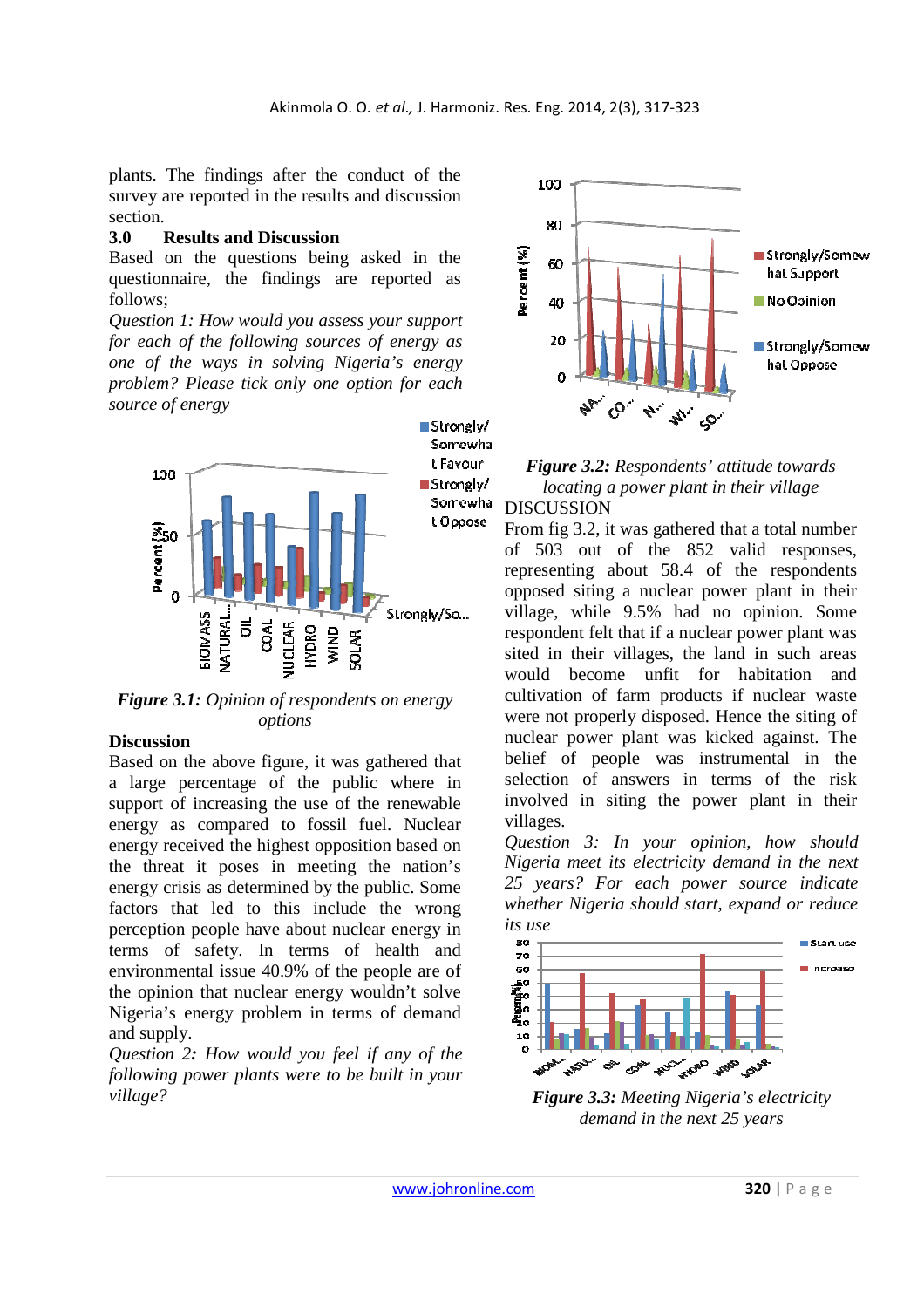#### **Discussion**

28.1% of the respondent supported the start use of nuclear power to meet the energy demand in the next 25 years while 38.6% opposed the use of it at all based on the tsunami/earthquake incident that occurred in the Fukushima Daiichi nuclear power plant. The respondent pointed to the fact that Japan with innovative technology and good maintenance culture has not been able to curtail the challenges posed by the power plant accident. If Nigeria with poor maintenance culture starts the use of nuclear power, a small accident could result to the destruction of lives and properties, hence they strongly oppose it use in meeting the country's energy demand.

About 71.2% advocates for the increase in hydroelectric power generation to meet this target in 25 years because Nigeria is blessed with vast hydro potential, while 59% supports the increase in the use of solar energy.

*Question 4: Which of the following statements best expresses your opinion about nuclear energy? Pleasechoose only one option*



*Figure 3.4: Respondents' view on nuclear energy* 

#### **Discussion**

In terms of the benefit/risk analysis on the use of nuclear energy, about 52.7% of the respondent believes that the risks outweighs its benefit which is a strong indicator of the public opposing the use of nuclear power to generate electricity in solving our energy crisis. To researchers and academia, the benefits of nuclear energy are more if the threats are addressed.

*Question 5: Would you support or oppose the construction of a nuclear power plant in Nigeria? Please choose only one option* 



*Figure 3.5: View on the construction of nuclear power plant in Nigeria* 

# **Discussion**

As shown in figure 3.5, 40.2% strongly/somewhat oppose the construction of nuclear power in their villages due to the aftermath of the oil spillages that occurred in villages where oil is being explored while 52.3% strongly/somewhat supports the construction.

*Question 6: General views on nuclear energy and power plant*

DISCUSSION

68% of the respondent totally agreed that Nigeria has a poor maintenance culture, hence cannot maintain a nuclear power plant. It was agreed by 59.8% that the cost of building a nuclear power plant is very expensive and that if the plant was eventually built that the quality of work with the acceptable standards would be compromised as shown by 54.1% of the respondent.

*Question 7: Some ways of generating electricity may be harmful to the environment. How harmful do you think each of these power sources is?*

Very/Somewhat Harmful



*Figure 3.6: View on environmental impact of various power plants*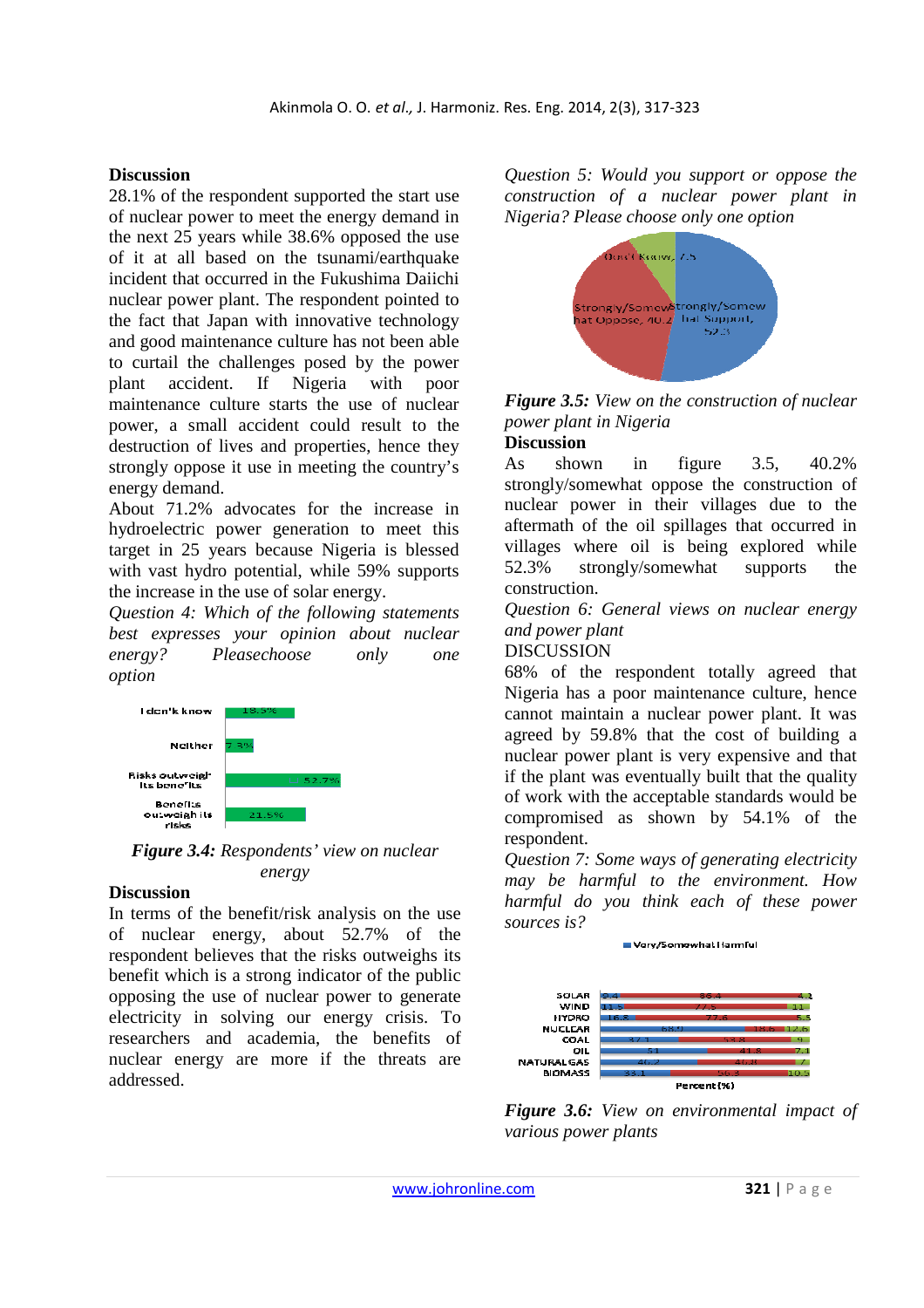| <b>STATEMENT</b>                                                                                                           | Totall<br>y<br>agree<br>(%) | Tend to<br>agree<br>(%) | Tend<br>to<br>disagr<br>ee (%) | Totally<br>disagre<br>e(%) | Don'<br>t<br>kno<br>W<br>(%) | for global warming and climatic change are<br>on the rise with a large percentage of people<br>having little or no information about the<br>cause and solution to it.<br>3.1<br><b>PROFILE</b><br>OF<br><b>THE</b><br><b>RESPONDENTS</b> |
|----------------------------------------------------------------------------------------------------------------------------|-----------------------------|-------------------------|--------------------------------|----------------------------|------------------------------|------------------------------------------------------------------------------------------------------------------------------------------------------------------------------------------------------------------------------------------|
| Nuclear<br>power<br>plant are expensive<br>to build                                                                        | 59.8                        | 16.6                    | 2.9                            | 5.5                        | 15.2                         | The profiles of all the respondents involved<br>in this survey are presented below:                                                                                                                                                      |
| Quality<br>and<br>standards will be<br>compromised<br>during<br>construction<br>of<br>nuclear<br>power<br>plant in Nigeria | 54.1                        | 24.3                    | 7.2                            | 6.5                        | 7.9                          | Gender<br>Male<br>64.5%<br>Female<br>35.5%<br>$\underline{Age}$                                                                                                                                                                          |
| Nigeria has poor<br>maintenance<br>and<br>culture<br><sub>SO</sub><br>cannot maintain a<br>nuclear<br>power<br>plant       | 68                          | 15.8                    | 6.1                            | 6.6                        | 3.5                          | $18 - 24$<br>12.7%<br>$25 - 34$<br>47.1%<br>$35 - 44$<br>27.2%<br>$45 - 54$<br>10.8%                                                                                                                                                     |
| people<br>Most<br>in<br>Nigeria<br>do<br>not<br>building<br>support<br>nuclear<br>power<br>plant                           | 38.7                        | 22                      | 11.4                           | 9.1                        | 18.8                         | $55 - 64$<br>2%<br>$65+$<br>0.2%<br>Master's/PhD                                                                                                                                                                                         |
| Nigeria can meet<br>its energy demand<br>without<br>nuclear<br>energy                                                      | 56.6                        | 20                      | 8                              | 7.9                        | 7.6                          | Bachelor's<br>Diploma                                                                                                                                                                                                                    |
| Nuclear<br>energy<br>helps<br>to<br>limit<br>climate change                                                                | 24.7                        | 24.1                    | 15.2                           | 12.6                       | 23.3                         | Secondary                                                                                                                                                                                                                                |
| Nuclear<br>energy<br>will help us in<br>ending<br>power<br>problem in Nigeria                                              | 25.4                        | 27.5                    | 17                             | 19.3                       | 10.8                         | Primary<br>No formal education                                                                                                                                                                                                           |
| Nuclear<br>energy<br>will<br>help<br>in<br>providing<br>more<br>competitive<br>and<br>more stable energy<br>prices         | 30.4                        | 29                      | 13.1                           | 12.3                       | 15.2                         | Ō<br>40<br>20<br>60<br>Percent (%)<br><b>Figure 3.7:</b> Educational qualification of                                                                                                                                                    |

# **Discussion**

Energy experts in the world believes that in reducing the emission of greenhouse gases and sustaining the use of clean energy, nuclear energy should be used in generating electricity to meet the world's energy demand but the respondent from the survey conducted are of the opinion that nuclear energy is very harmful to the environment but will limit climatic change as shown in question 6 and figure 3.6. Concerns

# *Figure 3.7:Educational qualification of respondents*

From the details of the respondent of the survey, its shows that majority of them are highly educated with the highest percentage being from a bachelor's degree thus accounting for the various response gotten during the survey. This shows that the respondents are current with the relevant and new technologies happening in the world.